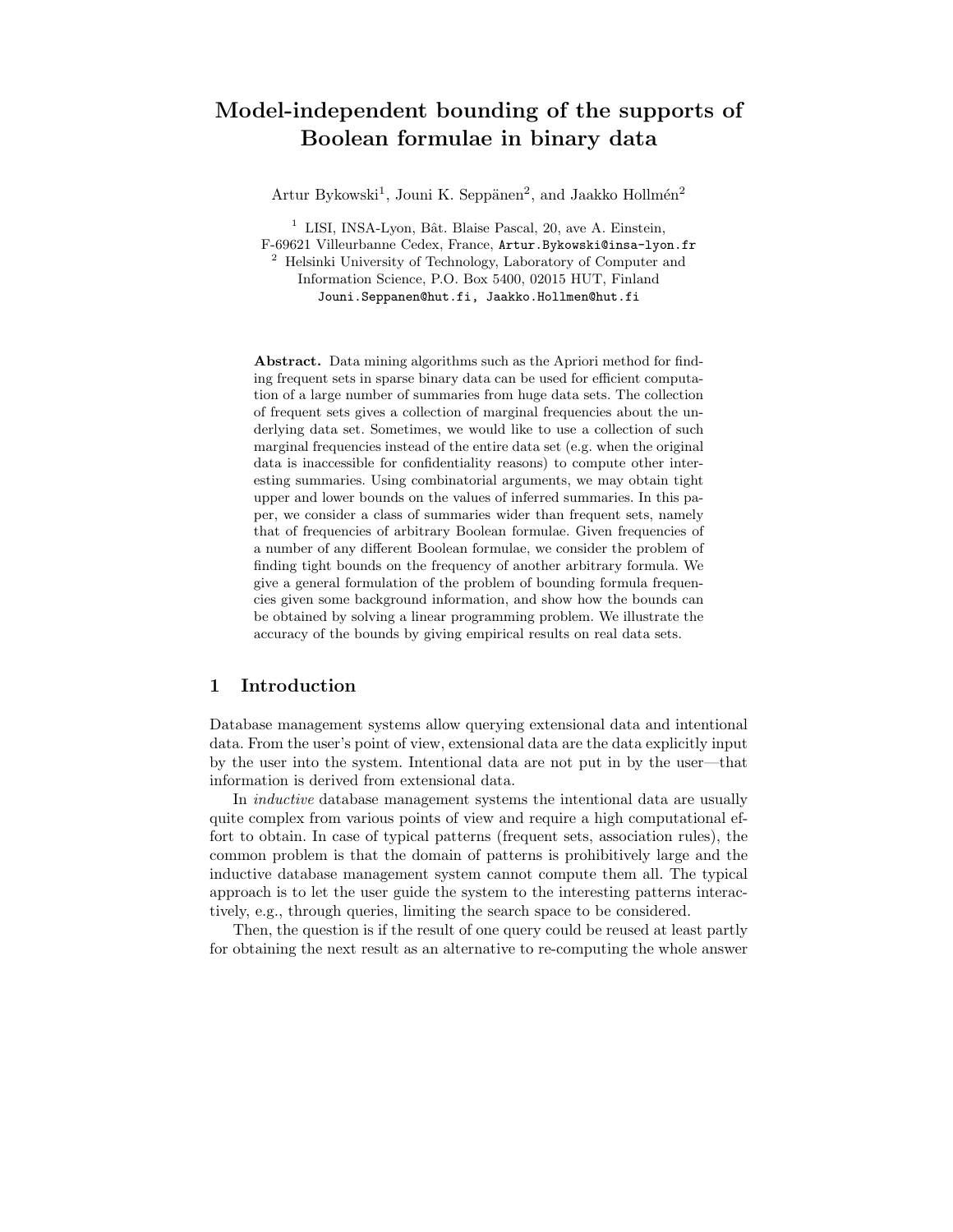from extensional data. The following, more difficult question is whether there might be some summaries that the inductive database management system can gather off-line before the data mining process, to improve the on-line behavior of most mining processes. Typically, one would be interested in sufficient statistics, i.e., summaries that can be substituted for the whole extensional data to avoid repetitive probing of the selection predicate for all candidate patterns. On the other hand, we prefer gathering summaries that are known to be efficient to obtain.

In this paper we pinpoint how to take advantage in a particular context of a collection of summary queries that have been evaluated against the extensional data to bound the value of the evaluation functions of other queries. Providing bounds may be interesting when we have thresholds on the evaluation function, and a tight bound can enable us to make a correct decision about accepting or rejecting a pattern in the query answer. We focus on the context of reusing previous queries (without pre-selecting) and leave open the question of choosing beforehand which summaries should be used.

Several data mining algorithms can be used for efficient computation of a large number of summaries from data. Such methods include Apriori-type algorithms for finding frequent sets [AMS<sup>+</sup>96] or episodes [MTV97] in binary or sequential data and methods for clustering large data sets [ZRL97]. The summary information given by such algorithms can then be used as an efficient condensed representation of the data set. When the available summaries are orders of magnitude smaller than the data set itself (typical in case of huge data sets in a data mining context), it could be worth using them instead of the entire data set to compute other interesting summaries. Typically, the information contained in a collection of summaries will not be sufficient to compute the precise value of all other summaries, but at least bounds could be inferred. If the accuracy of the estimated result is not enough, the partial quantitative information (bounds) can be used to better optimize the query execution plan (of a query to the original data set).

An interesting fundamental question is: how much information about the underlying data set does a collection of summaries give? In this paper we consider this question in the setting of frequent sets for binary data. Information of frequencies of different itemsets can have strong implications for the frequencies of other itemsets. For example, if we know that  $f(AB) = f(A)$ , then we know that  $f(XA) = f(XAB)$  for any set X, a result that has been shown to be surprisingly useful in the context of so-called closures [PBTL99] and free sets [BBR00,BR01]. Also, we know that the frequency  $f(X)$  of an itemset X is bounded from above by the minimum support  $f(Y)$  of a subset Y of X.

More generally, if we possess the information about the frequencies of some Boolean formulae (frequent itemsets being a particular case), the frequency of any other Boolean formula can be inferred, to some extent. The main question we pose in this paper is how we could efficiently construct upper and lower bounds for the frequencies of any Boolean formula, given the existing information. We

<sup>&</sup>lt;sup>3</sup> Here we denote by  $f(AB)$  the frequency of the itemset  $\{A, B\}$ .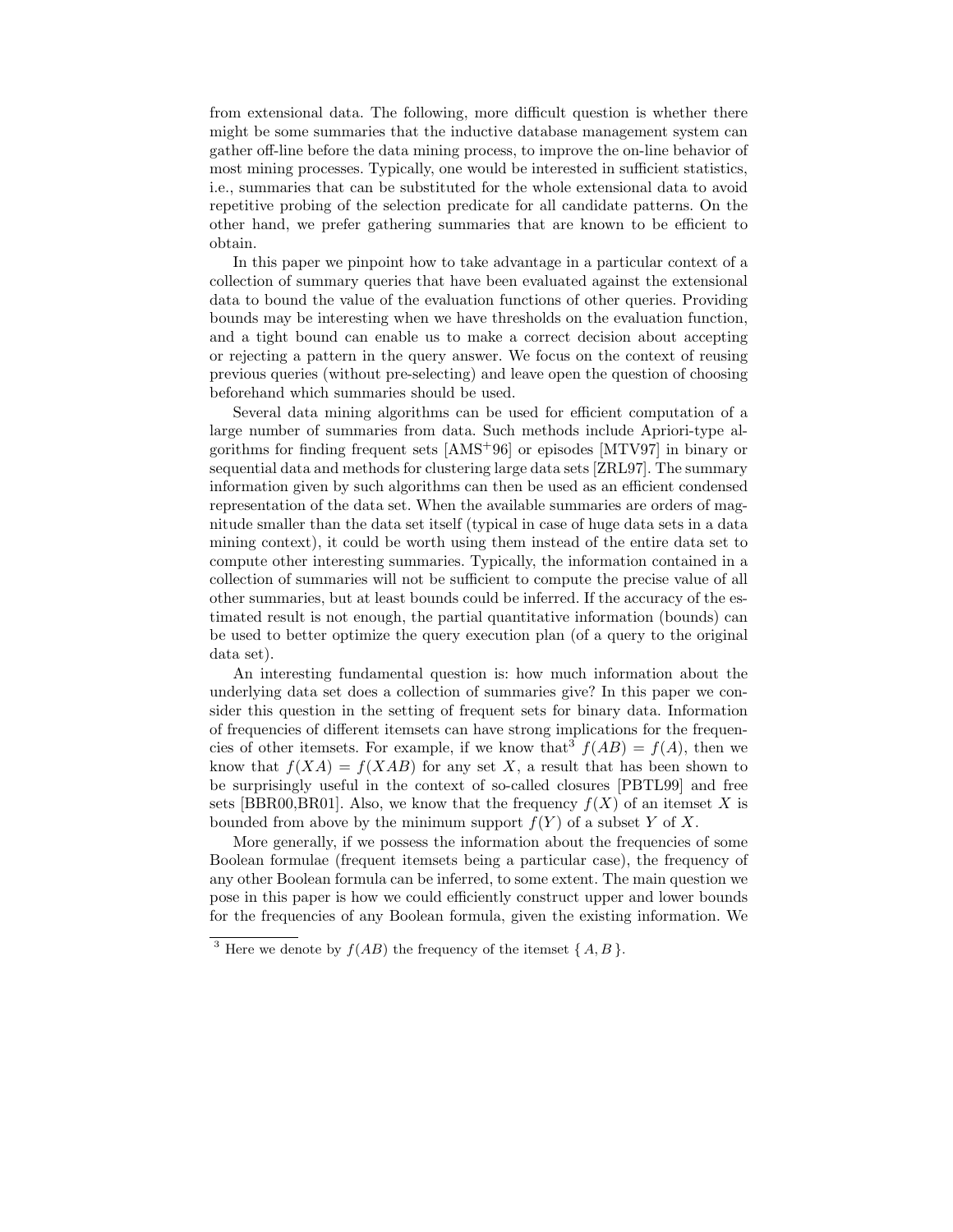show that this formula bounding problem can in fact be solved by transforming the question into a linear program and solving that problem. In the worst case the transformation leads to a program of exponential size, but we also give empirical results showing that the transformation in many cases is an efficient one.

The paper is organized as follows. In Section 2 we define the basic notions and the support bounding task. Section 3 gives the solution, and Section 4 describes the empirical results. Finally, in Section 5, we summarize the paper and discuss open problems.

# 2 Problem: support queries in databases

The problem we want to solve involves Boolean queries on binary relational databases. In order to present the problem in an exact way, we first make some formal definitions.

**Definition 1.** A relation r over the finite attribute set  $X$  is a finite multiset of tuples, subsets of X. The degree of r is the cardinality of X, and the size of  $r$ is the (multiset) cardinality |r| of r. The set X is called the schema of r.

In contrast to ordinary relational databases, we deal with binary data only. This allows a convenient notational shortcut: for example, instead of the tuple  $(0, 1, 1, 0, 1)$  over the attributes  $A, B, C, D, E$ , we can talk about the tuple  ${B, C, E}$ . Also, a Boolean query such as " $(A = 1 \text{ and } B = 1)$  or  $(C = 1$ and  $D = 0$ )" can be written as "(A and B) or (C and not D)", or, in the algebraic notation,  $AB + C\overline{D}$ . The syntax and semantics of such queries are defined next.

**Definition 2.** A Boolean formula over the attribute set  $X$  is one of:

- 1.  $\top$  (the true constant),
- 2. A for some attribute  $A \in X$  (an atom),
- 3. ( $\neg \phi$ ) for some Boolean formula  $\phi$  over X (a negation),
- 4. (φψ) for some Boolean formulae  $\phi, \psi$  over X (a conjunction),
- 5.  $(\phi + \psi)$  for some Boolean formulae  $\phi, \psi$  over X (a disjunction).

We omit parentheses when there is no danger of ambiguity. Furthermore, the negation operator  $\neg$  always binds to the shortest following subformula, and conjunction binds tighter than disjunction. In the case of negated atoms, we also write  $\overline{A}$  for  $\neg A$ . Thus,  $\overline{A}BC + A(B + \overline{C})$  means  $(((\neg A)B)C) + (A(B +$  $(\neg C))$ ). These conventions leave it ambiguous in which direction conjunction and disjunction associate, but in fact all readings of an ambiguous formula have equivalent semantics by the following definition.

**Definition 3.** Given a tuple  $t \in r$ , we define the truth value of all Boolean formulae over the schema of r as follows.

1.  $[\top]_t = 1$ ,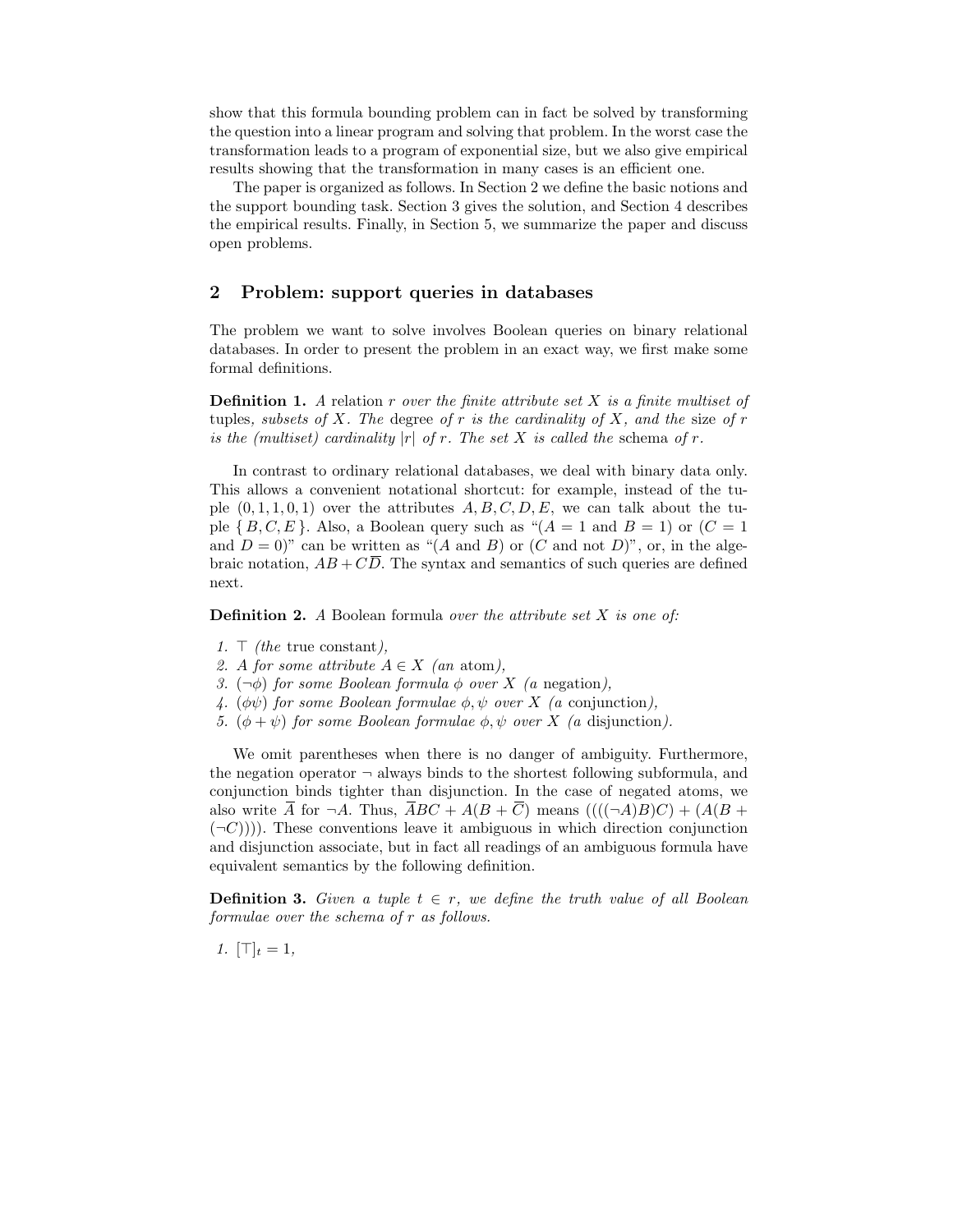2.  $[A]_t = 1$  if  $A \in t$ ,  $[A]_t = 0$  if  $A \notin t$ , 3.  $[\neg \phi]_t = 1 - [\phi]_t$ , 4.  $[(\phi \psi)]_t = [\phi]_t [\psi]_t,$ 5.  $[(\phi + \psi)]_t = [\phi]_t + [\psi]_t - [\phi]_t [\psi]_t.$ 

Two formulae  $\phi$  and  $\psi$  are *equivalent*, if they always have the same truth value on the same tuple. That all readings of an ambiguous formula such as  $\phi \psi \theta$ are equivalent is a standard result in propositional logic. Different in our problem is that we extend the semantics to whole relations.

**Definition 4.** Let r be a relation and  $\phi$  a Boolean formula over a common schema. Then the support of  $\phi$  in r is the proportion of tuples in r for which  $\phi$ is true,

$$
[\phi]_r = |r|^{-1} \sum_{t \in r} [\phi]_t.
$$

We write  $[\phi]$  when the relation is clear from the context.

The data mining literature contains a wealth of material on itemsets, sets of attributes. After Boolean formulae have been defined, it is easy to give semantics to itemsets as simple conjunctions.

**Definition 5.** Let  $X$  be a relation schema. A subset of  $X$  is an itemset, and it is identified with the conjunction of all its elements.

The name "itemset" originated in association rule mining, whose traditional application is market-basket data: the attributes are items offered for sale at a supermarket, and the tuples are customer transactions. It turns out that to find association rules that are in a certain sense interesting, it suffices to compute all itemsets whose support exceeds a threshold. This is usually done by a breadth-first search algorithm called Apriori [AMS<sup>+</sup>96], but several variations have been proposed. For example, depth-first search can be performed using FPtrees [HPY00], and a sampling approach can avoid database scans [Toi96]. An active area of research is mining not all frequent itemsets but only an interesting subfamily; see e.g. [GZ01,CG02,PBTL99,BBR00,BR01]

As an example, Table 1 shows a small binary database. We have e.g.  $[A]_t =$  $[A]_u = [AB]_t = [AC]_u = 1$  and  $[A]_v = [B]_u = [AB]_u = [AC]_v = 0$ , and over the whole database  $[A]_r = 2/3$ ,  $[B]_r = 1/3$ ,  $[C]_r = 1$ ,  $[AC]_r = 2/3$ , and  $[ABC]_r =$  $1/3$ . If the frequency threshold is  $1/2$ , the frequent itemsets are A, C, AC, and trivially the empty set, which corresponds to  $\top$ .

We now come to the formula bounding problem. Given are a set  $\Phi$  of Boolean formulae over a schema  $X$ , and their supports in an unknown relation  $r$ . The desired result is the support of another formula  $\psi$ . This support is sometimes completely determined by the givens, but this is rare; in general we want the set of all possible supports. As it turns out, the minimum and maximum support determine this set completely, and we can allow minima and maxima also as inputs. We denote by  $\text{Int}_{\mathbb{Q}}(0,1)$  the set of closed intervals  $[a, b]$  of rational numbers where  $0 \le a \le b \le 1$ .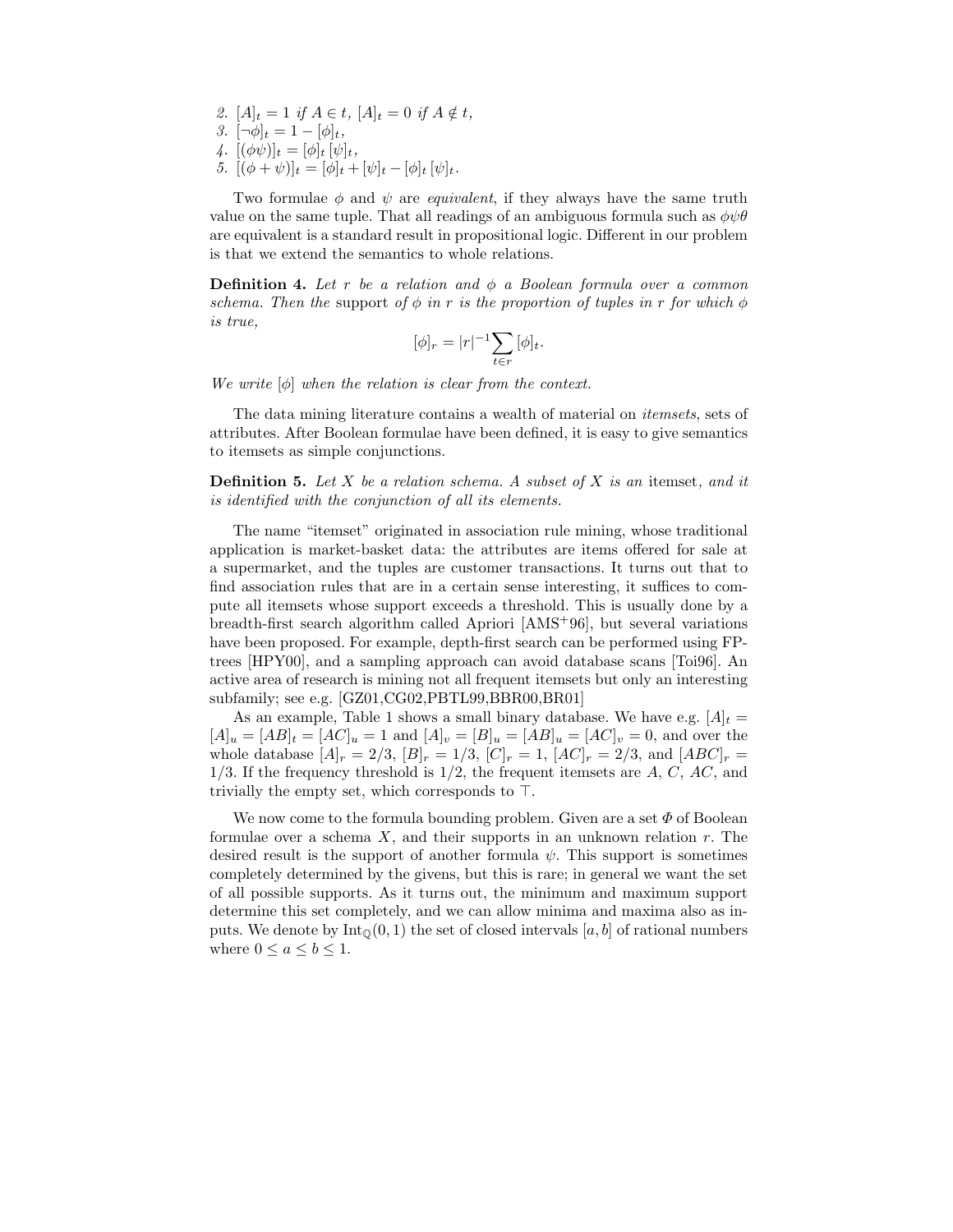| Tuple $A \, B \, C$ |    |     |  |
|---------------------|----|-----|--|
| t.                  |    | 111 |  |
| $\boldsymbol{\eta}$ | T. | 0   |  |
| $\eta$              |    | 0   |  |

Table 1. An example database  $r$ 

**Definition 6.** The formula bounding task  $BOUND(X, \Phi, f, \psi)$  has the following inputs: a relation schema X, a set  $\Phi$  of Boolean formulae over X, a function f from  $\Phi$  to Int<sub>0</sub>(0,1), and a Boolean formula  $\psi$  over X. The solution of the task is the smallest set  $I \subseteq [0,1]$  such that  $[\psi]_r \in I$  for all relations r over X fulfilling the constraint  $[\phi]_r \in f(\phi)$  for all  $\phi \in \Phi$ .

In other words, we want a sound and complete inference procedure for the support bounds of Boolean formulae. We call a procedure *sound* if its result I rules out no possible solutions: for  $q \notin I$ , there should be no relation r fulfilling the constraints defined by f such that  $[\psi]_r = q$ . Conversely, the set I returned by a *complete* procedure is such that every solution  $q \in I$  is realizable in some relation fulfilling the constraints. (A trivially complete but non-sound procedure returns  $I = \emptyset$  for all inputs; the similar sound but non-complete procedure always returns  $I = [0, 1]$ .) The problem is NP-hard, since it requires solving the satisfiability of  $\psi$ .

The following lemma shows that it suffices to find upper and lower bounds for the numbers in  $I$ . Thus, the task has a closure property: the output is in the same form as each element of the input.

**Lemma 1.** If the solution I of  $BOUND(X, \Phi, f, \psi)$  is nonempty, then I is an interval of rational numbers.

*Proof.* We must prove that given any three rationals  $P, W, Q \in [0, 1]$  with  $P \lt \mathbb{R}$  $W < Q$  and  $P, Q \in I$ , also  $W \in I$ . Since W lies between P and Q, there is a rational number  $Z \in (0,1)$  such that  $W = ZP + (1 - Z)Q$ . Since  $P, Q \in I$ , there exist relations  $p, q$  fulfilling the constraints of the bounding problem such that  $[\psi]_p = P$  and  $[\psi]_q = Q$ . We will construct a relation w for which the support of all formulae  $\theta$  over X is  $[\theta]_w = Z[\theta]_p + (1-Z) [\theta]_q$ . Since  $[\theta]_w$  lies between the numbers  $[\theta]_p$  and  $[\theta]_q$ , every inequality constraint  $[\phi]_w \in f(\phi)$  will be satisfied. Further,  $[\psi]_w = W$ , as required.

To construct the relation w, we would like to take  $Z/|p|$  copies of all tuples in p and  $(1 - Z)/|q|$  copies of all tuples in q. This is impossible in the general case, but if we multiply the numbers  $Z/|p|$  and  $(1 - Z)/|q|$  by the least common multiple of their denominators, we can replace the numbers by integer multiples. It is then easy to check that  $[\theta]_w = Z[\theta]_p + (1 - Z)[\theta]_q$  for all formulae  $\theta$ .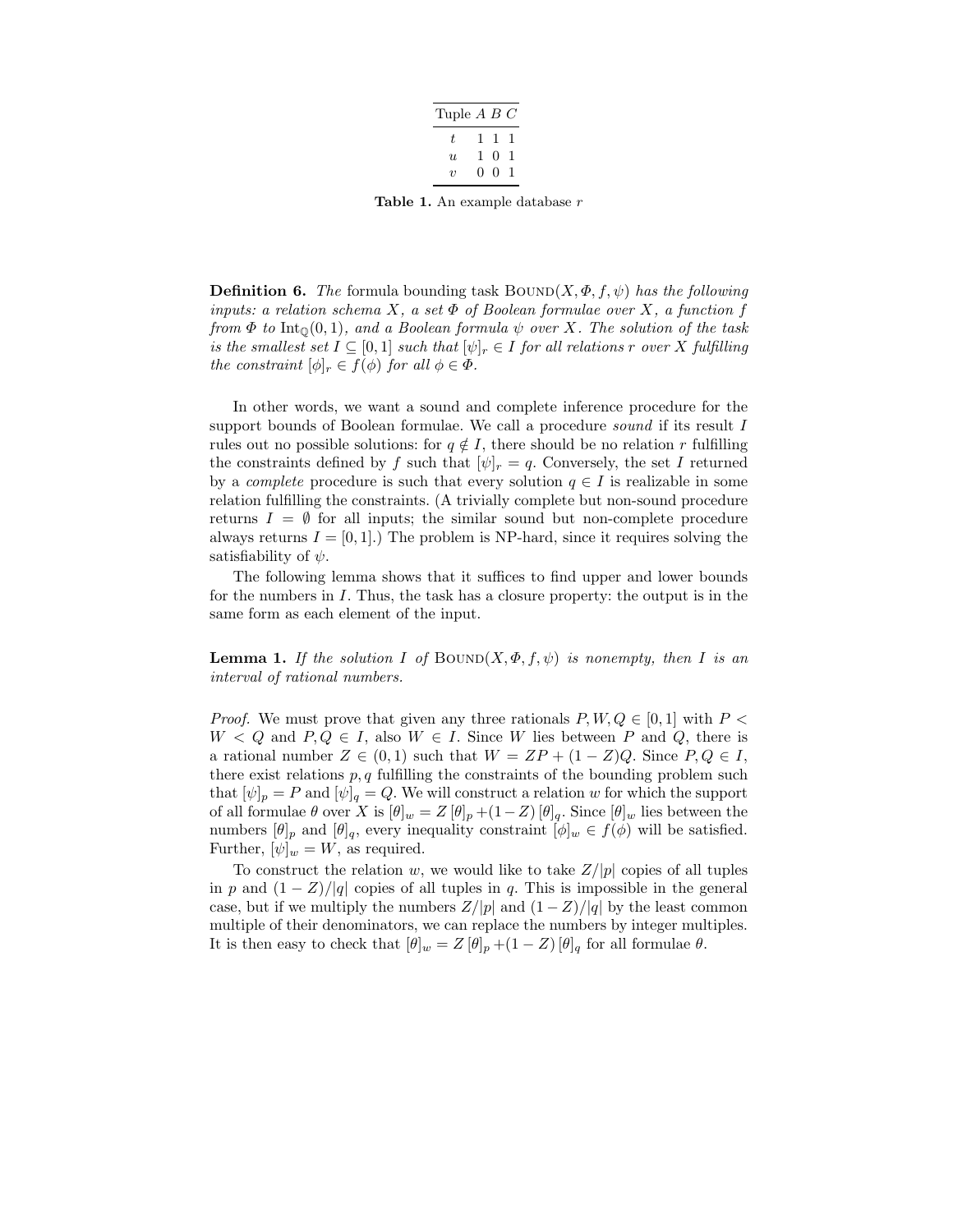# 3 Solving the bounding task by linear programming

In this section, we describe a solution to the BOUND task of Definition 6. The solution is based on linear programming, and it is both sound and complete.

## 3.1 Change of variables

Several kinds of equalities and inequalities hold in all relations. For example,  $[A + B] = [A] + [B] - [AB]$  by the combinatorial inclusion-exclusion principle, and  $0 \leq [AB] \leq [A] \leq 1$  by the anti-monotonicity of support. A procedure for the BOUND task has to incorporate all results of this type.

Let us analyze how these results could be proved. The middle inequality follows from the observation that  $[A] = [AB] + [A\overline{B}]$  and that the support of  $[\overline{AB}]$ lies in the interval  $[0, 1]$ . A similar idea gives a proof of the inclusion-exclusion formula:

$$
[A + B] = [AB] + [A\overline{B}] + [\overline{A}B]
$$
  
= ([AB] + [A\overline{B}]) + ([AB] + [\overline{A}B]) - [AB] = [A] + [B] - [AB].

This suggests that a change of variables can make the needed results simpler to prove. To that end, we make the following definitions.

**Definition 7.** Given an attribute  $A \in X$ , the positive literal based on A is the Boolean formula A, and the negative literal based on A is the Boolean formula  $\overline{A}$ . A literal based on A is either the positive literal or the negative literal based on A.

**Definition 8.** A clause over the attribute set  $X$  is a conjunction of zero or more literals based on different attributes.

Our definition of a clause allows an attribute to appear at most once, in either a negative or a positive literal. For example,  $B\overline{C}\overline{E}$  is a clause over the set  $\{A, B, C, D, E\}$ , but  $B\overline{B}\overline{E}$  and  $B B\overline{E}$  are not. The true constant  $\top$  is a clause as the degenerate case of zero literals.

**Definition 9.** A full clause over the attribute set X is a clause with exactly  $|X|$ literals.

In a full clause each attribute appears exactly once, either as a negative or a positive literal. For example, the conjunction  $AB\overline{C}DE$  is a full clause over the set  $\{A, B, C, D, E\}$ , whereas  $B\overline{C}\overline{E}$  is not. In the language of propositional logic, a full clause fully describes a model over the given attribute set.

Full clauses are important for two reasons. First, there is a natural correspondence between relations and assignments of supports to full clauses. Given a relation r, any full clause  $\theta$  over the schema of r is satisfied by some nonnegative integral number of identical tuples in r. Conversely, given an assignment of nonnegative rational supports for all full clauses summing up to 1, it is simple to construct a relation giving rise to these supports.

The second reason is that all formulae can be decomposed into full clauses (for formulae corresponding to typical queries it is easy). We record this in the following two propositions.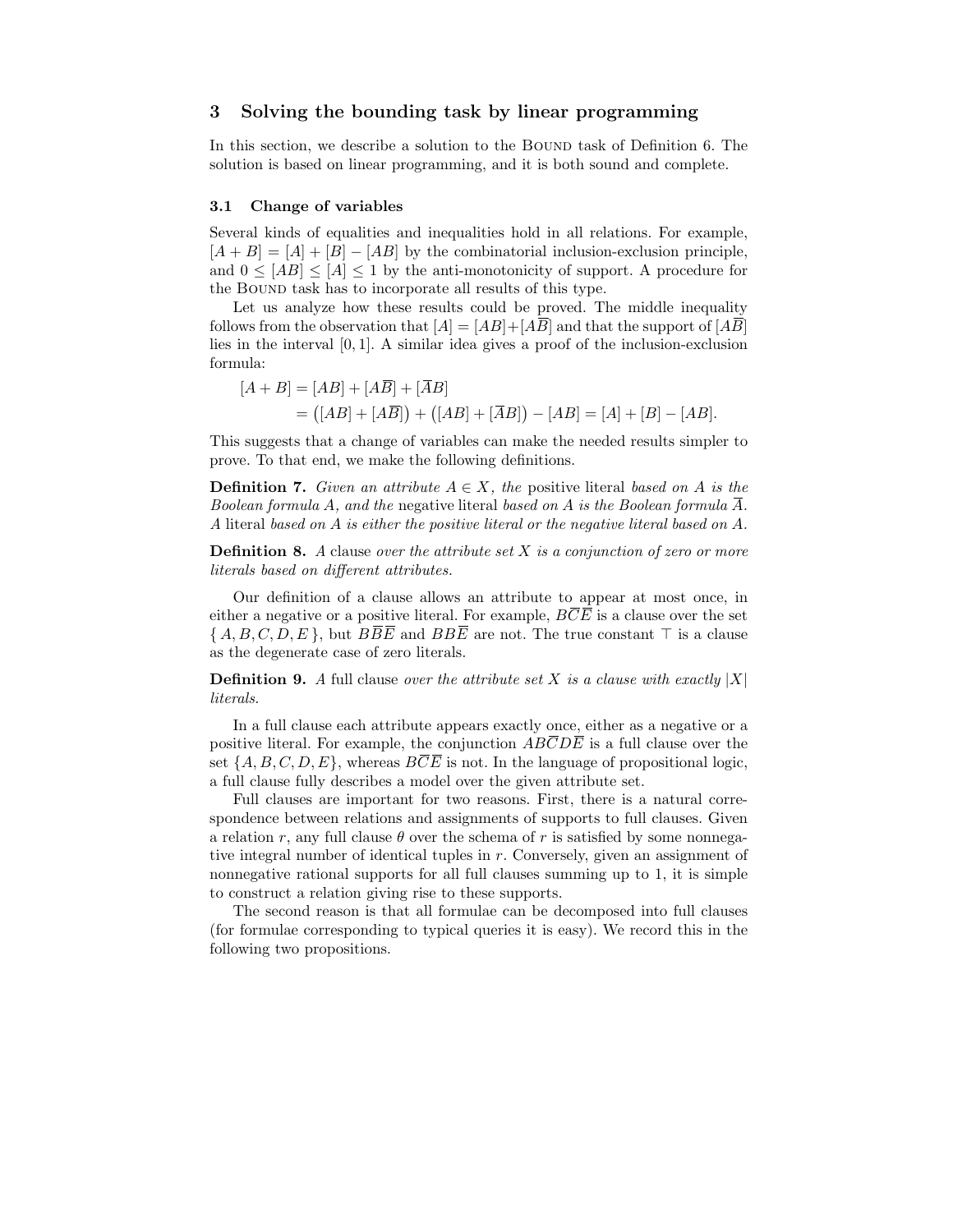|                     |          | AB AB AB AB       |          |              |
|---------------------|----------|-------------------|----------|--------------|
| $[\top] = 1.0$      | $\times$ | $\times$ $\times$ |          | $\mathsf{X}$ |
| $[A] = 0.6$         | $\times$ | $\times$          |          |              |
| $[B] = 0.7$         | $\times$ |                   | $\times$ |              |
| $[AB] \in [0, 0.5]$ | $\times$ |                   |          |              |

Table 2. Example bounding task with decomposition into full clauses

**Proposition 1.** Every Boolean formula over an attribute set  $X$  can be equivalently written as a disjunction  $C_1 + C_2 + \cdots + C_n$  of distinct full clauses  $C_i$ . We call this the full disjunctive normal form.

**Proposition 2.** The support of any Boolean formula  $\phi$  over an attribute set X can be written as a sum of supports of distinct full clauses. That is, there is a set of full clauses  $C_1, C_2, \ldots, C_p$  such that  $[\phi]_r = [C_1]_r + [C_2]_r + \cdots + [C_p]_r$  for any relation r over X.

These results enable us to untangle the complex interrelations of formulae. The supports of distinct full clauses are independent of each other<sup>4</sup>, so any distribution of nonnegative supports for full clauses corresponds to a possible relation. Where the support of a Boolean formula appears in a constraint equality or inequality, we can invoke Proposition 2 to replace it by a sum of the supports of the corresponding full clauses. This amounts to a linear change of variables.

As an example, we consider an instance of  $\text{BOUND}(X, \Phi, f, \psi)$  with  $X =$  ${A, B}, \Phi = {\text{I}, A, B, AB}, \text{ and } \psi = AB.$  After the change of variables, we have the system depicted in Table 2 which we should solve for [AB]. We have the additional information that  $0 \leq [\theta_i] \leq 1$  for all formulae  $\theta_i$ , but we need not worry about the inclusion-exclusion principle or similar rules. We continue this example at the end of Section 3.2.

## 3.2 Linear programming

We now turn to the classic optimization problem called linear programming. We only describe it briefly; see, e.g., Chapter 21 in [Kre93] for a good introduction to the subject, or the Linear Programming  $\text{FAQ}^5$  for a comprehensive list of references. For the computational complexity of linear programming, see e.g. [MSW96]; briefly, common algorithms such as Simplex tend to be useful in practice although they have worst-case exponential complexity, but more sophisticated algorithms such as Karmarkar's algorithm [Kar84] achieve lower complexity.

<sup>4</sup> With the restriction that the supports of all full clauses sum up to 1; but this gives only a scaling factor.

<sup>5</sup> http://www-unix.mcs.anl.gov/otc/Guide/faq/linear-programming-faq.html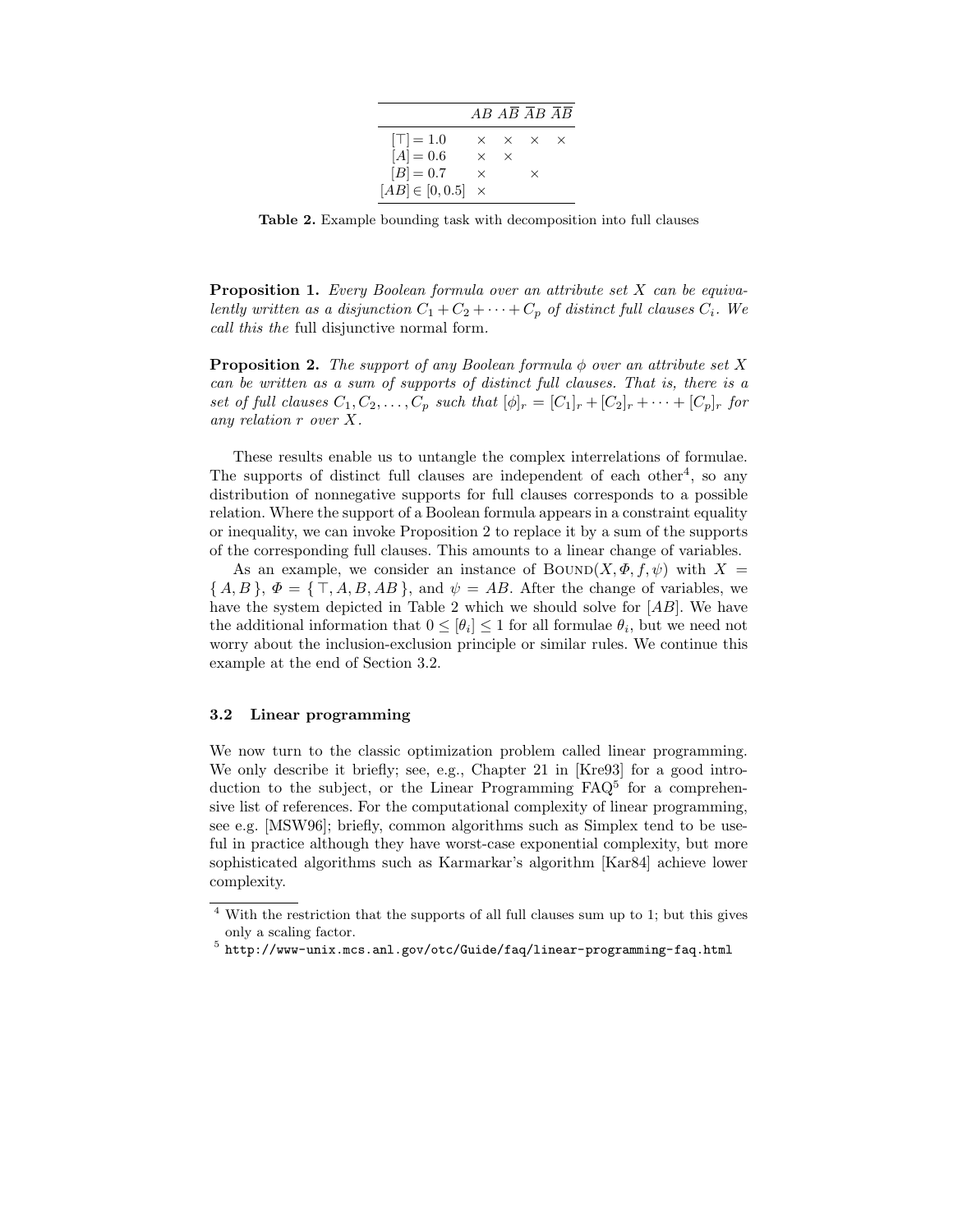**Definition 10.** The linear programming problem LP( $A, B, C$ ) comprises an  $m \times$ n matrix A, an m-element column vector  $(m \times 1$  matrix) B, and an n-element row vector  $(1 \times n$  matrix) C. The solution of the problem is the vector x that minimizes the scalar value  $\mathcal{C}x$  subject to the restrictions  $\mathcal{A}x \leq \mathcal{B}, x \geq 0$ . We also denote by  $LP'(\mathcal{A}, \mathcal{B}, \mathcal{C})$  the problem that is otherwise similar but where the first restriction is replaced by  $Ax = B$ .

The matrix  $\cal C$  is said to express the objective function, and  $\cal A$  and  $\cal B$  state the constraints of the problem.

The problems  $LP(\mathcal{A}, \mathcal{B}, \mathcal{C})$  and  $LP'(\mathcal{A}, \mathcal{B}, \mathcal{C})$  are equivalent in expressive power and computational complexity. We use the first formulation in the fully general case of the formula bounding task BOUND (Definition  $6$ ). For the kinds of inputs we get from Apriori and similar procedures, we actually have equalities for all input formulae, so we can use  $LP'(\mathcal{A}, \mathcal{B}, \mathcal{C})$ . Note that equalities  $y = z$  can always be converted to the inequalities  $y \leq z$  and  $y \geq z$ . We map the problem BOUND into an instance of a linear programming problem  $LP(\mathcal{A}, \mathcal{B}, \mathcal{C})$  or  $LP'(\mathcal{A}, \mathcal{B}, \mathcal{C})$ (depending on the kind of input). We talk about LP and inequalities in the following, but the case of  $LP'$  and equalities is similar.

Assume now that I is the solution of an instance of  $\text{BOUND}(X, \Phi, f, \psi)$ . By Lemma 1, we know that if the set I is nonempty, it is a subinterval of  $[0,1]$ (in rationals). Therefore, we proceed to compute its infimum; the case of the supremum is symmetric. Denote  $n = |X|$ , and denote the  $2^n$  full clauses over X by  $\theta_1, \theta_2, \ldots, \theta_{2^n}$ .

As input to BOUND we have in effect a large set of inequalities that we will convert into one big matrix inequality  $Ax \leq \mathcal{B}$ . The vector x will contain the unknowns: let  $\mathbf{x} = ([\theta_1][\theta_2] \dots [\theta_{2^n}])^T$ . Then, Proposition 2 yields for every formula  $\phi \in \Phi$  a binary vector  $\mathbf{k} = (k_1 k_2 \dots k_{2^n})$  such that the support of  $\phi$ can be written as a matrix product,  $[\phi] = kx$ . Using this fact, we encode the constraint  $[\phi] \in f(\phi)$  by adding into A two rows,  $-k$  and  $k$ , and into C two numbers,  $-a$  and b, where  $[a, b] = f(\phi)$ . Then any x satisfying  $Ax \leq B$  must satisfy  $a \le kx \le b$ . Finally, as a necessary consistency constraint corresponding to the fact  $|\top| = 1$ , we add the rows  $(-1 - 1 \ldots - 1)$  and  $(1 1 \ldots 1)$ , and the numbers  $-1$  and 1. All in all, the dimensions of  $\mathcal A$  will be  $2(|\Phi|+1) \times 2^n$ , and the dimensions of x and B will be  $2(|\Phi|+1) \times 1$ . Ways to reduce these dimensions will be discussed after Theorem 1.

Having encoded all the constraints of the problem in  $A$  and  $B$ , we now have to select  $\mathcal C$  so that the solutions to the LP problem correspond to the supports of  $\psi$ . We once again invoke Proposition 2 to turn  $[\psi]$  into a sum of supports of full clauses. Thus C will be a  $0/1$  vector with  $\mathcal{C}x = [\psi]$ , and minimizing  $\mathcal{C}x$ subject to the constraints gives the required infimum. When the bounds for the supports of input formulae are rational numbers, linear programming yields a rational value for the infimum, since for example the Simplex algorithm [Kre93, §21.3] uses only sums, differences, products and ratios to solve LP. Thus, the infimum corresponds to an assignment of nonnegative rational values to the supports of the full clauses, summing to 1 and obeying all the constraints of the original problem. Multiplying all the supports by the least common multiple of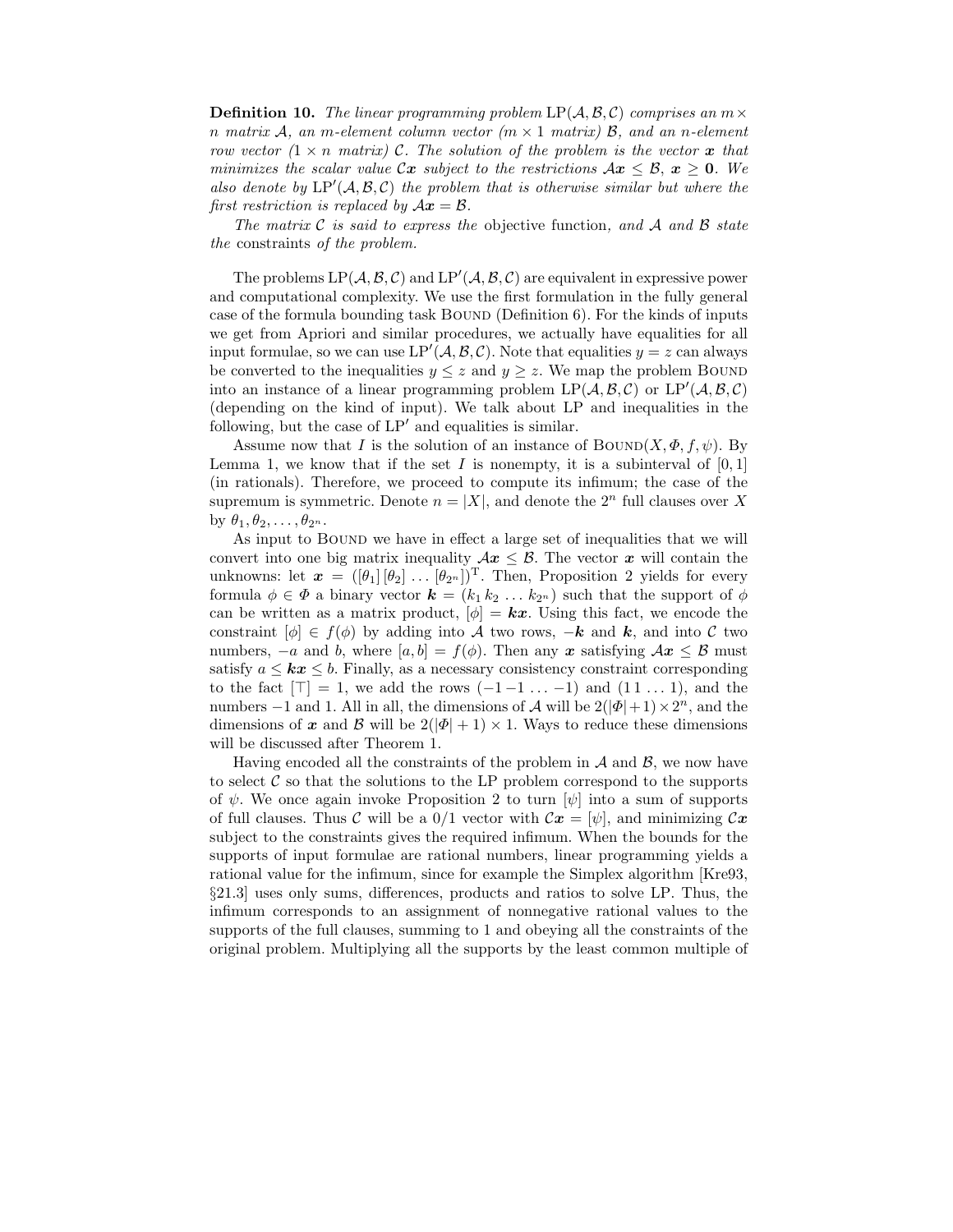their denominators gives integer counts, whence a relation can be constructed. Thus the infimum is actually a minimum.

We have now proved the following theorem.

**Theorem 1.** The formula bounding task  $BOUND(X, \Phi, f, \psi)$  can be reduced to the linear programming task  $LP(A, \mathcal{B}, \mathcal{C})$ . The matrix A will have  $O(|\Phi|)$  rows and  $2^n$  columns, and the vectors B and C will respectively have  $O(|\Phi|)$  and  $2^n$ elements, where  $n = |X|$ .

The output from our reduction has size  $O(2<sup>n</sup>|\phi|)$ , i.e., exponential in the number of attributes, where for the sake of simplicity we assume that all the numbers are represented using a fixed number of bits. Thus, a linear programming algorithm that requires polynomial time in the size of its input will take time that is polynomial in  $\Phi$  but exponential in n. It would, therefore, be useful to diminish the exponential dependency on the number  $n$  of attributes.

First, if  $\Phi$  consists of frequent itemsets, we can restrict X to only those attributes that appear in the query  $\psi$ . To see this, consider two full clauses  $\theta$ and  $\theta'$  whose only difference is that  $\theta$  has A and  $\theta'$  has  $\overline{A}$ , where A is an attribute that does not appear in  $\psi$ . The two coordinates in C corresponding to  $\theta$  and  $\theta'$ will be equal, and thus only the sum  $[\theta] + [\theta']$  will be relevant to the objective function  $\mathcal{C}x$ . If a frequent set  $\phi \in \Phi$  has different coordinates at the positions corresponding to the two full clauses, it must include  $A$ ; then there is a frequent set  $\phi' \in \Phi$  that differs from  $\phi$  only by excluding A. Thus in removing  $\phi$  from  $\Phi$ we lose no information relevant to  $[\psi]$ . Once all such frequent sets are gone, we can remove the attribute  $A$  from  $X$ .

Second, we discuss whether using the family of all  $2<sup>n</sup>$  full clauses is necessary. One of the reasons we used full clauses was that they can be used to answer any support queries of Boolean formulae. However, many other families of formulae have this property. For example, Proposition 1 of [MT96] implies that the family of all conjunctions of atoms can be used to determine the supports of all Boolean formulae. Let us define a *representation*  $\Theta$  over X as a family of formulae such that the counts of all Boolean formulae over  $X$  can be determined from the counts of the formulae in  $\Theta$ . In this context, we use integer counts  $\text{count}_r(\theta) = \sum_{t \in r} [\theta]_t$ instead of supports  $[\theta]_r = \text{count}_r(\theta)/\text{count}_r(\top)$ .

Any representation that works *for all r* must have  $2<sup>n</sup>$  formulae. Indeed, given the counts corresponding to a representation, we can use Proposition 2 to form a linear system of equations from which the counts of full clauses can be solved. If there are fewer than  $2^n$  equations, the system is underdetermined, and since all its factors are integers, it will have infinitely many integral solutions. It is therefore relatively easy to construct two relations with the same counts of all formulae of the supposed representation but different counts of some full clauses.

However, this does not rule out smaller representations that work for specific relations. When storing the counts of the conjunctions-of-atoms representation, we can leave out some counts that can be derived from others. If, e.g., there are no tuples satisfying the conjunction  $AB$ , we can leave out the count of  $ABC$ . and if the counts of  $D$  and  $DE$  are equal, we need store only one of the counts of AD and ADE. Similar ideas have been studied in [ML98,BBR00,BR01].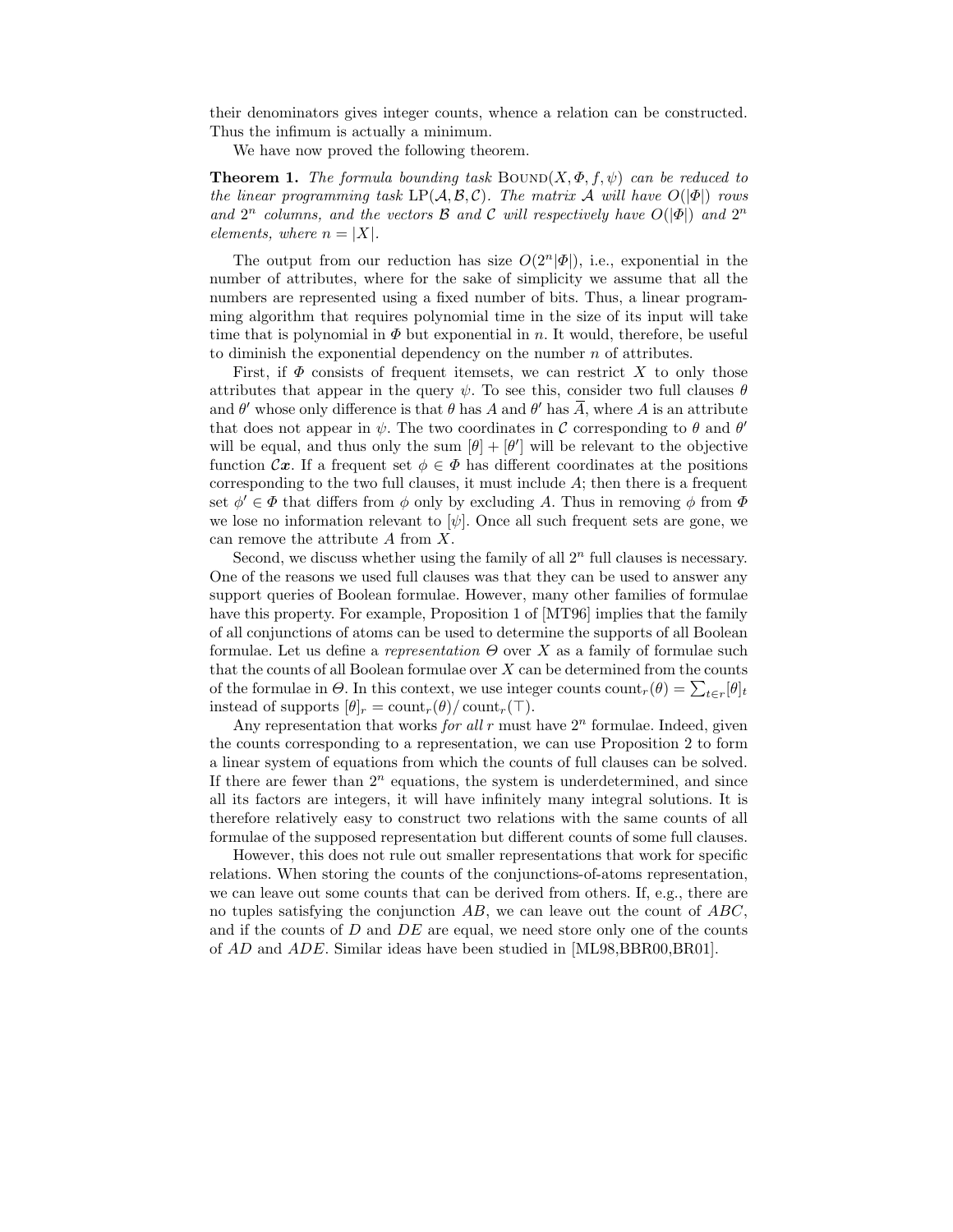In our problem, we use fractional supports, not counts, which removes one degree of freedom. Since the supports of full clauses must add up to 1, we can leave out one number from the full-clauses representation.

Third, in the case of LP', where  $A$  is a  $0/1$  matrix, we can often reduce the problem. If some row  $a_i$  of the matrix A is less than or equal to another row  $a_j$ , we can replace  $a_j$  by  $a_j - a_i$ , while doing the corresponding replacement in  $\beta$ . Sometimes this will result in a zero in  $\beta$ ; we can then deduce that several unknowns are zero and remove them. Even if this doesn't occur, the matrix becomes sparser, which helps some algorithms that solve linear programming problems.

We now continue the example bounding task of Table 2. We reduce the system depicted in the table to  $LP(\mathcal{A}, \mathcal{B}, \mathcal{C})$  with  $\mathbf{x} = (\lfloor AB \rfloor [AB] | \overline{AB} | \overline{AB}|)^T$ . For example, the second equation is translated from  $[AB]+[AB] = 0.6$  to  $(1 1 0 0)x \le 0.6$ and  $(-1 -1 0 0)x \le -0.6$ . These inequalities form the third and fourth lines of A and  $\beta$  (see below). In this case, the first equation already forms the consistency constraint  $\sum |\theta| = 1$ , so we need not add it now.

We obtain the values of x, A and B listed in Table 3, and  $C=(1\ 0\ 0\ 0)$ (resp.  $C=(-1 0 0 0)$ ) for finding the lower (resp. the upper) bound of [AB]. Solving these two LP problems gives the minimum 0.3 (with  $x = (0.3 \ 0.3 \ 0.4 \ 0.0)^T$ ) and the maximum 0.5 (with  $x = (0.5 \ 0.1 \ 0.2 \ 0.2)^T$ ). We can obtain actual relations by multiplying the values of  $x$  by 10.

$$
\boldsymbol{x} = \begin{pmatrix} [AB] \\ [AB] \\ [\overline{AB}] \\ [\overline{AB}] \\ [\overline{AB}] \end{pmatrix}, \quad \mathcal{A} = \begin{pmatrix} -\frac{1}{1} - \frac{1}{1} - \frac{1}{1} - \frac{1}{0} \\ -\frac{1}{1} - \frac{1}{0} - \frac{1}{0} \\ -\frac{1}{1} - \frac{1}{0} - \frac{1}{0} \\ -\frac{1}{1} & 0 & 0 \\ -\frac{1}{1} & 0 & 0 \\ -\frac{1}{1} & 0 & 0 \end{pmatrix}, \quad \mathcal{B} = \begin{pmatrix} -\frac{1}{1} \\ 0.6 \\ -0.6 \\ -0.7 \\ -0.5 \\ 0.5 \end{pmatrix},
$$

Table 3. The example bounding task converted into a linear program

## 4 Experiments

We investigated the properties of the bounding procedure on two data sets. The first is *connect-4* containing some game-state descriptions, the second is *anpe*, a database about unemployed people, set up by the French unemployment agency. We describe the specific properties of the data sets along with our results in Sections 4.2 and 4.3.

We used as input to the bounding procedure different collections of frequent itemsets along with their supports [AMS+96,MT96]. As explained previously, an itemset is interpreted as the Boolean conjunction of items that it contains. Different collections of frequent itemsets correspond to different support thresholds, denoted by  $min_{supp}$ .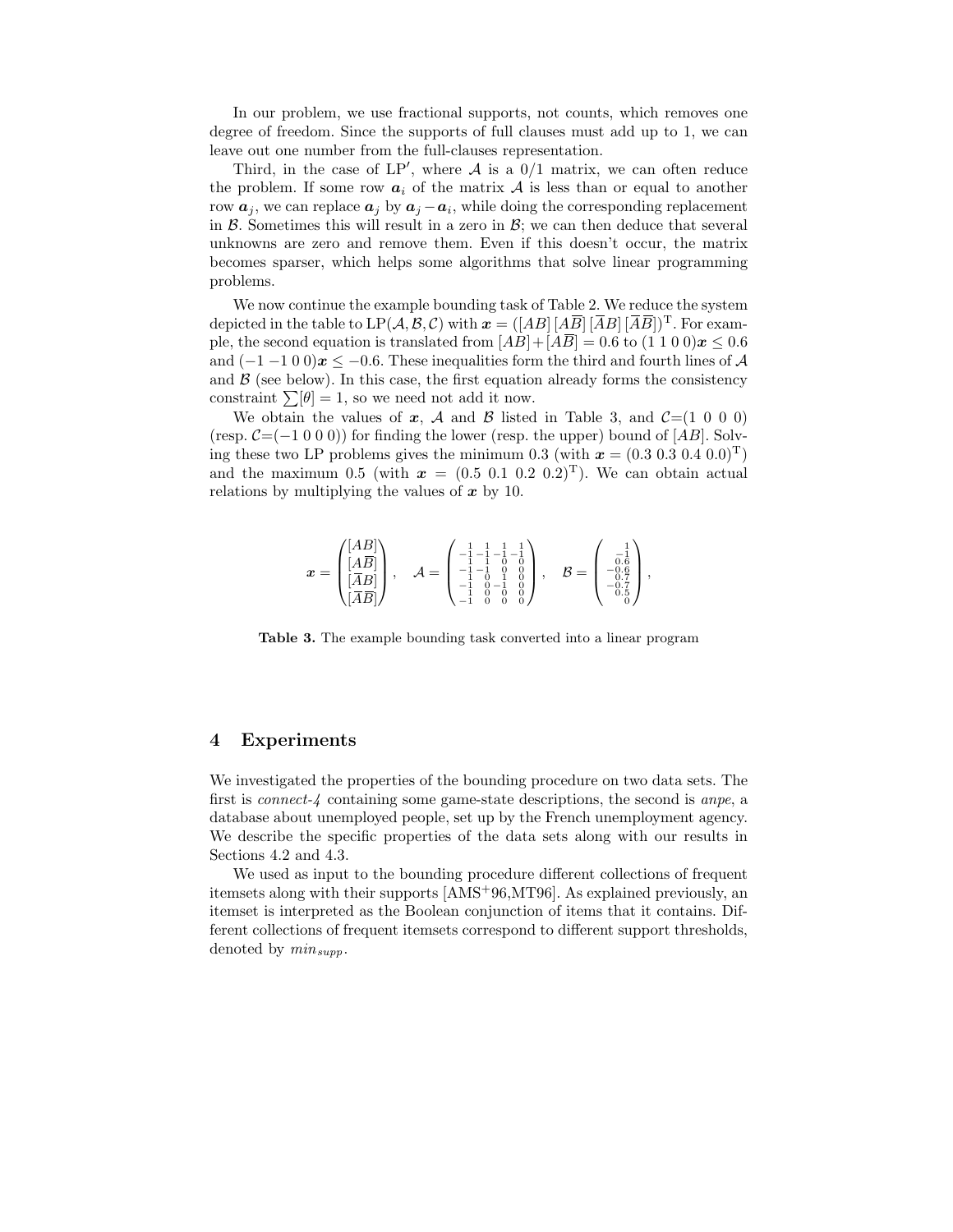In the implementation of the experiments, we used a less voluminous, although totally equivalent, representation of frequent itemsets, first described in [BR01]. Since this representation is smaller than all frequent itemsets, the resulting  $\Phi$  contains fewer queries. The equivalence of representations guarantees that the same information can be inferred from it as from all frequent itemsets and their supports. We verified the equivalence by repeating some of the experiments using the ordinary frequent itemsets, and got exactly the same results.

## 4.1 The framework of the experiments

We can compute the support of a Boolean formula over an itemset  $X$  exactly, if we know the supports of all subsets of  $X$ . The procedure for this computation in [MT96] is also applicable when we know the supports of frequent sets only, but then it will yield approximate bounds—it is sound but not complete. Thus, we test our new contribution using formulae over infrequent itemsets.

The protocol of the experiments can be simply put as following: we compare the average size of intervals inferred by Bound for 100 formulae, for which the combinatorial support-computing procedure of [MT96] is confronted with infrequent (thus missing) terms. The infrequent terms are due to the fact that the support threshold we use to mine frequent itemsets (considered further in the experiments with their corresponding supports as formulae with known supports) exceeds the support of some terms required by the procedure of [MT96].

The detailed protocol is the following. For each of the two data sets, we selected  $k = 100$  random itemsets  $X_1, ..., X_k$  that have 10 items each and whose supports do not exceed a predefined  $\sigma_{max}$  (10% for *connect-4* and 0.1% for anpe). To avoid selecting only itemsets with very low support, which typically account for the clobbering majority of all itemsets, we weighted the probability of selecting an itemset X proportionally to its support  $[X]$ . Even then, most of the selected itemsets have low support compared to  $\sigma_{max}$  (on average, 2.26% for connect- $4 \text{ and } 0.010\% \text{ for } amp$ e).

Based on these itemsets, we randomly drew k Boolean formulae  $\psi_1, ..., \psi_k$ , one formula,  $\psi_i$ , over each  $X_i$ . To mimic formulae of interest in real life, for each  $X_i$ we first selected a subset  $Y_i \subseteq X_i$  of items, each item of  $X_i$  with probability 0.7. Then we defined  $\psi_i$  as a disjunction of random full clauses over  $Y_i$ . We included each full clause  $\theta$  in  $\psi_i$  with probability  $0.5 - 0.04j$ , where j is the number of negative literals in  $\theta$ . Thus, we preferred clauses with more positive literals. For example, a clause with 10 negative literals had the probability of 0.1 to be included in  $\psi_i$ . Then we computed BOUND $(X_i, \Phi_i, f_i, \psi_i)$  where  $\Phi_i$  consists of the precomputed frequent sets among the subsets of  $X_i$ , and  $f_i$  assigns to each frequent set its known support. We report two scores, each an average over the 100 computations. Denoting the resulting lower and upper bounds by  $L_i$ and  $U_i$  for each computation, the first score is the average of  $U_i - L_i$ , the second the average of  $(U_i - L_i)/U_i$ , both averages over  $i \in \{1, ..., 100\}$ .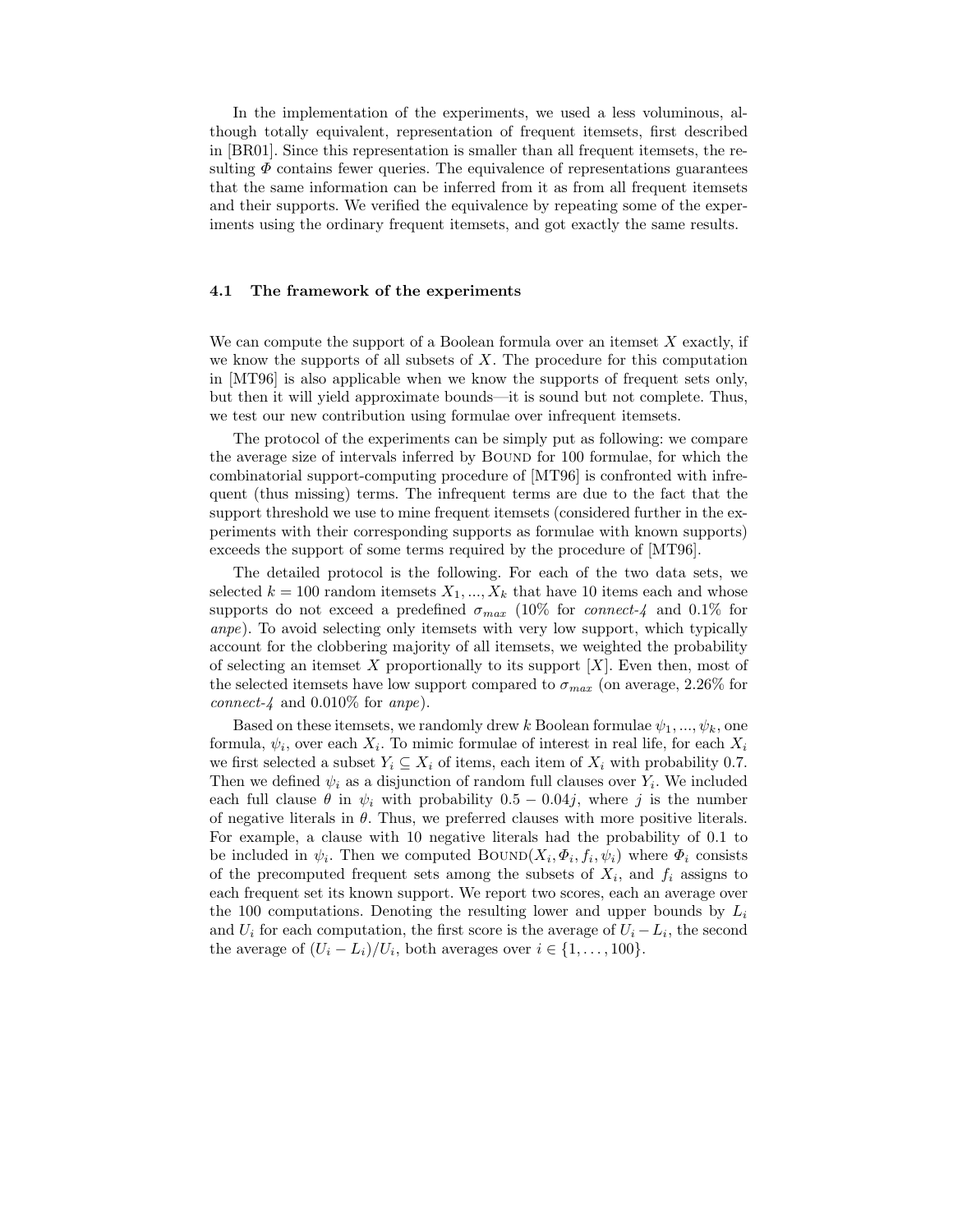### 4.2 Experiments with connect-4

The connect-4 data set is very dense. It contains relatively small number of items (129) and rows (67 557).

In Figure 1 (top) we report the average size of the interval returned by the bounding procedure for different values of  $min_{supp}$ . The right-hand scale (diamonds) reports the difference between the ends of the interval, and the left-hand scale (squares) reports the ratio of this difference to the upper limit of the interval. As we can see, a lower  $min_{supp}$  results in a better bounding precision. This is due to the increasing number of input itemsets, therefore a richer collection of information about the original data set. However, the cost associated with the computation and the use of these more voluminous collections of summaries also increases.

The support computation of [MT96] potentially involves an exponential number of terms for a single Boolean formula. Typically the computation will involve a significant part of the lattice of itemsets, subsets of the itemset on which we base our random formula. Since our random formulae are based on infrequent itemsets, many terms (often a majority) have unknown supports. However, the interval size we observe is of the same order of magnitude as the support threshold  $\sigma$ , which bounds the error of each unknown support. It seems that the unknown supports tend to cancel out, which appears to be a promising result.

Let us take an example. Consider the support threshold of  $\sigma = 15\%$  and that the itemsets on which our random formulae are based have an average support of 2.26%, and never have a support above  $\sigma_{max} = 10\%$ . Take a single itemset and the corresponding formula; typically, a great number of the itemset's subsets are infrequent, each having support in the  $[0, \sigma)$  range. When we compute the support of the formula as in [MT96], naturally most errors will cancel out, but one would not exepct the overall error to be in the  $[0, \sigma)$  range; our method yields an average uncertainty of less than 10%.

## 4.3 Experiments with anpe

The anpe data set is quite uncorrelated. With its 214 items and over 109 000 rows, it is significantly larger than connect-4. Frequent set mining extracts relatively small collections, unless we set a very small  $min_{supp}$ . We chose to extract itemsets at these low thresholds. In Figure 1 (bottom) we report the average interval sizes. As previously, we relate the scores to different  $min_{supp}$ .

The results look fairly similar to those of the previous experiment. In comparing the graphs it should be noted that the scaling of the axes is different: in this experiment, both the relative and the absolute errors are below 0.1 for all runs. In other words, this less dense data set allowed much greater precision in the resulting intervals.

#### 4.4 Observed running times

In our experiments, we first gather summary query answers, to simulate either off-line or on-the-fly collecting of highly processed information. Then, we draw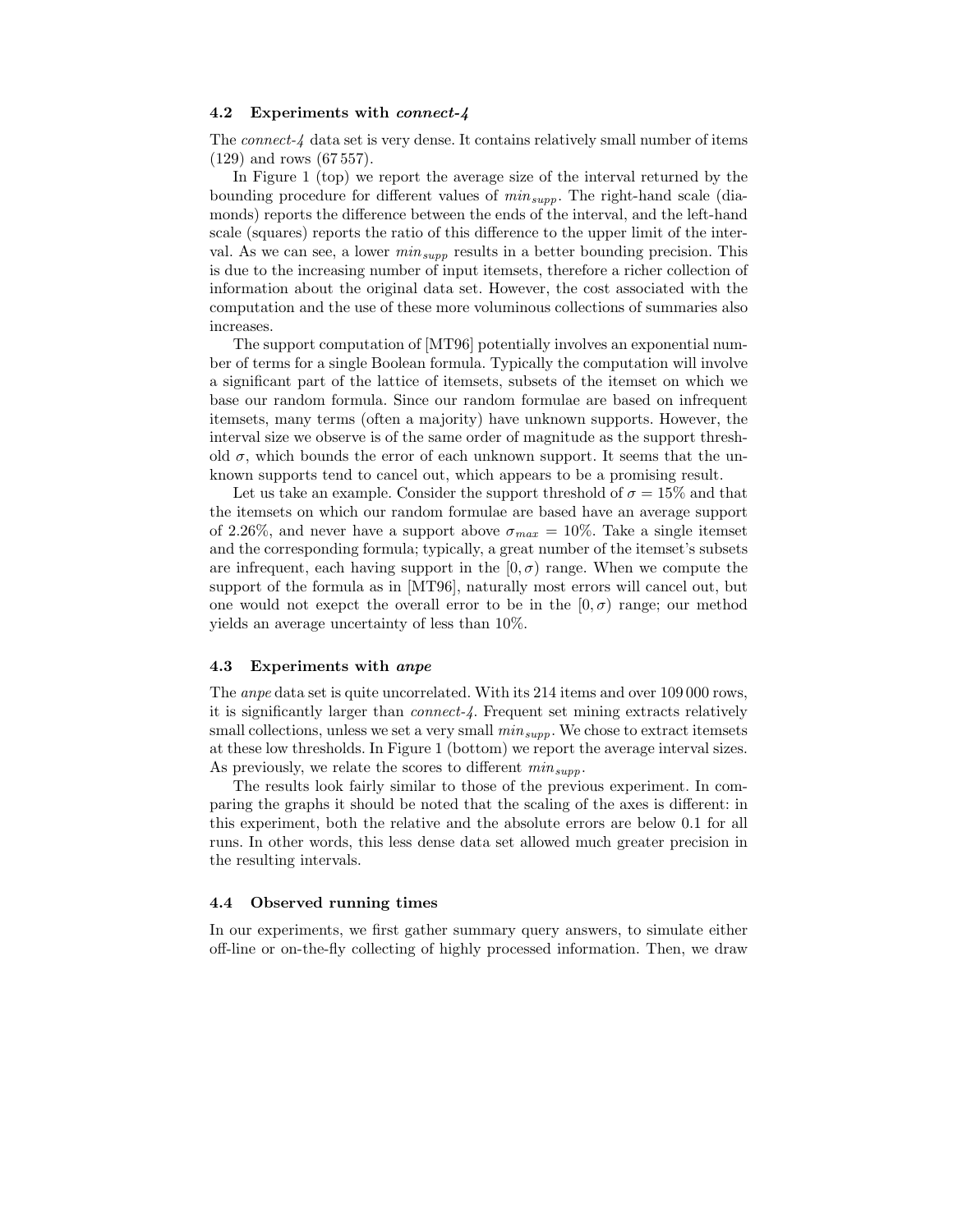

Fig. 1. Average interval size vs. input itemsets' support threshold produced by BOUND on the connect-4 and anpe data sets.

0 0.1 0.2 0.3 0.4 0.5 0.6 0.7 0.8 0.9 1

· · ■ · · Relative interval size (left scale) · · ◆ · · Absolute interval size (right scale)

**Support threshold of itemsets in the input of BOUND (%)**

0.00

0.01

0.02

0.00

0.02

0.04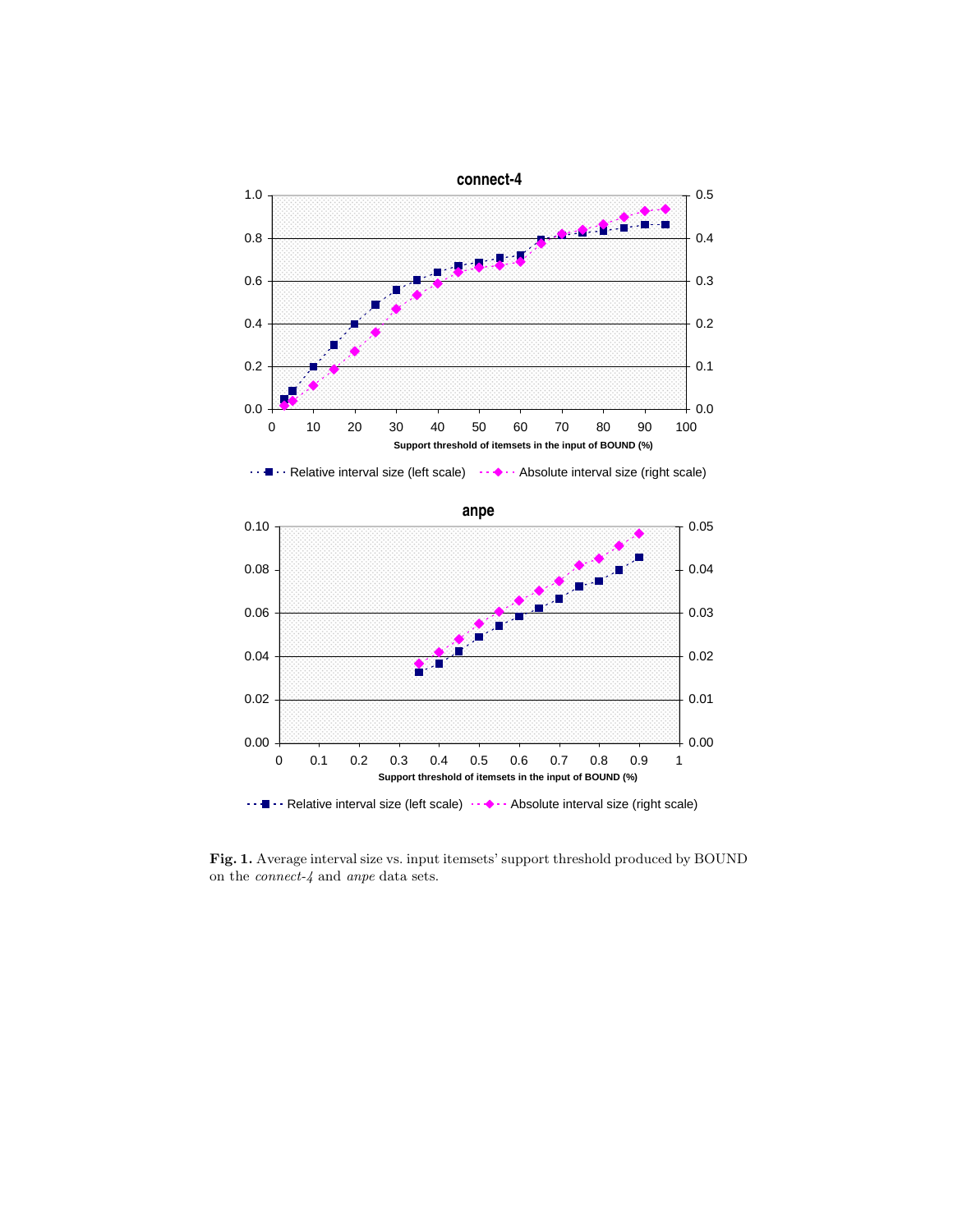random formulae, as described in Section 4.1. For each random formula, we execute two steps: conversion into an  $LP'(\mathcal{A}, \mathcal{B}, \mathcal{C})$  problem and solving it.

During the experiments, we observed that frequent itemset mining is the most expensive phase, despite the optimization of using an efficient condensed representation of the itemset collection described in [BR01]. For example, for the *connect-4* data set and  $min_{supp} = 5\%$  it took more than 3000 seconds. Conversion to  $LP'(\mathcal{A}, \mathcal{B}, \mathcal{C})$  took 4.78 seconds per formula on average, and solving  $LP'(\mathcal{A}, \mathcal{B}, \mathcal{C})$  took only about 3.1 seconds per formula. Thus, the bounding procedure can be quite efficient in practice, after the frequent itemset mining has been performed.

## 5 Discussion and future work

We have considered the problem of bounding the support of Boolean formulae when some aggregate information is available. We showed that the bounding problem can be reduced to a linear programming problem whose size can in the worst case be exponential in the number of attributes. While our result is foremost a theoretical one, we also gave empirical results showing that the bounding method can be effectively used to obtain additional information from frequent itemsets or other summaries.

We emphasize that our aim is to find exact bounds. Another approach would be to approximate the frequency of the query and give some kind of tail bounds for the error of the approximation. The most natural way would be to take a sample from the database and compute all queries on the sample; thus, instead of frequent sets, the sample would serve as the representation of the original data. This kind of a method has been used for computing frequent sets (see [Toi96]). A more sophisticated approximation can be based on frequent sets (or similar summaries) by building a probabilistic model over the variables occurring in the formula. A method using the maximum entropy principle is described in [PMS00]. Like our solution, it suffers from exponential complexity in the number of variables occurring in the query.

Calders and Goethals [Cal02,CG02] have studied a similar problem. They have derived deduction rules for bounding the support of an itemset given the exact supports of all its proper subsets. While the rules are sound and complete for that task, they don't solve our more general problem. In particular, these rules are not applicable when the supports of some subsets are unknown. Thus they cannot derive directly the support of a derivable itemset, but must first bound recursively the supports of all its proper subsets. They deal only with itemsets, i.e., conjunctions of attributes, not arbitrary formulae. The full set of rules is exponentially large, although Calders and Goethals give experimental evidence that a small subset of the rules suffices to give a reasonably good result.

Several open problems remain. One area is obtaining a faster method for the inference problem. With large, redundant summaries such as frequent itemsets, the solution by linear programming is quite slow, and it is in many cases outperformed by the simple "scan the database once and count" method. The method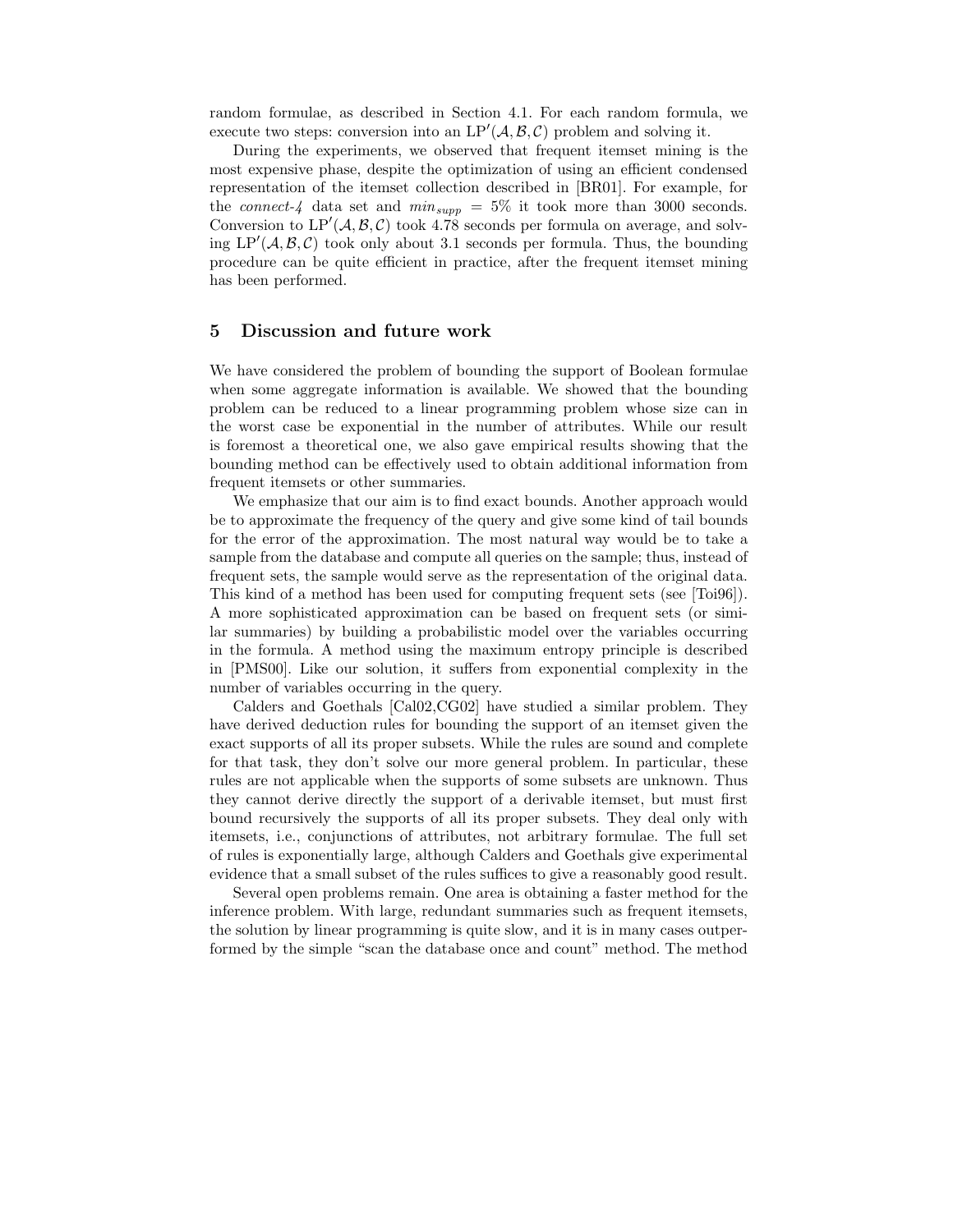could, however, be useful in cases where the data set is not available or where the set of queries  $\Phi$  (corresponding to known supports) carries a lot of information condensed in well chosen summaries, orders of magnitude smaller than the data set itself. Thus, the following fundamental issue is interesting.

Problem 1. Given a relation r, an amount Z of storage, and a class of queries  $\Psi$ that we wish to perform on r, what should we store in  $Z$  (which presumably cannot hold all of r) in order to most effectively answer the queries in  $\Psi$ ?

Frequent sets are typically redundant collections, and thus are not optimal. In fact, in our experiments we used the smaller collection of disjunction-free sets [BR01], and further gains could be obtained using the Calders–Goethals rules [CG02]. Another interesting representation is the AD-tree [ML98]. In general, if we store in Z the answers to some Boolean queries  $\phi_1, \phi_2, \ldots, \phi_N$ , the linear programming approach shows the limits of what we can reconstruct. Perhaps a suitable set of formulae would allow an analytical solution, possibly only approximate, of the linear program. The problem of computing frequent sets from data has been extensively studied, and they were used in [MT96], which formed the starting point for our research. But the linear programming framework does not depend on them—it can be used with supports of any formulae.

Another interesting issue is how to relax (if possible) the requirements of Definition 6 if the complete procedure is too slow. We do not want to give unsound answers, but too wide intervals are not necessarily harmful. The simplest incomplete and sound algorithm "return the interval  $[0, 1]$ " is not useful, but we suspect there might be a reasonably fast compromise between it and the complete linear programming approach.

Problem 2. How close to completeness can a polynomial-time (or linear-time, or randomized polynomial-time) sound solution to Bound come?

#### Acknowledgements

Part of the work was done when Artur Bykowski was visiting the Laboratory of Computer and Information Science at Helsinki University of Technology. The connect-4 data set was provided by researchers at the IBM Almaden research center, and the anpe data set was preprocessed and anonymized by Christophe Rigotti at INSA-Lyon. Professor Heikki Mannila presented to us the question about support inference and gave useful comments on an earlier version of this manuscript.

# References

[AMS<sup>+</sup>96] Rakesh Agrawal, Heikki Mannila, Ramakrishnan Srikant, Hannu Toivonen, and A. Inkeri Verkamo. Fast discovery of association rules. In Usama M. Fayyad, Gregory Piatetsky-Shapiro, Padhraic Smyth, and Ramasamy Uthurusamy, editors, Advances in Knowledge Discovery and Data Mining, chapter 12, pages 307–328. AAAI Press, 1996.